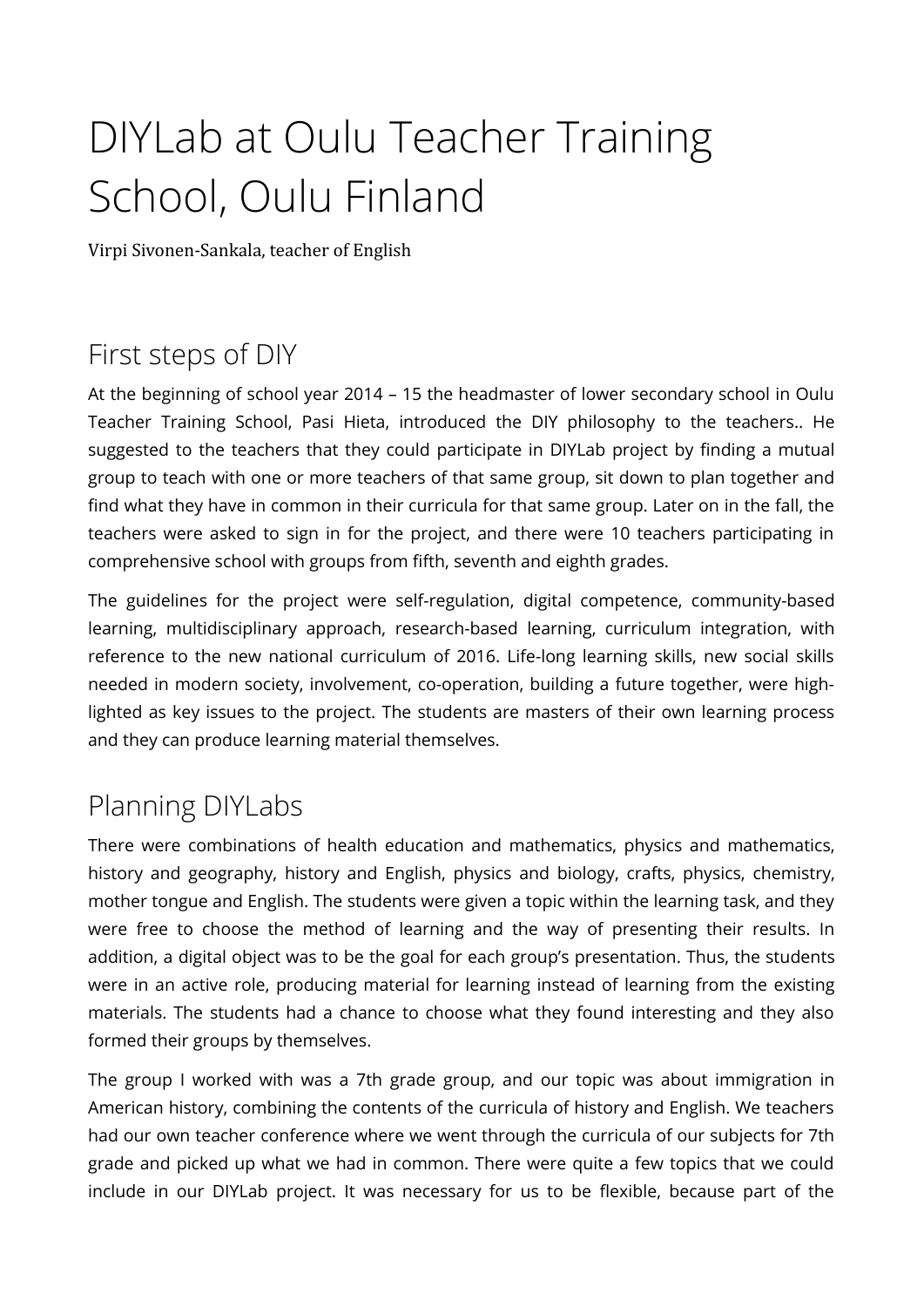matters on this theme would be taught in the 8th grade, so a decision was made that some of the 8th grade contents of English were moved to the 7th grade and there would be a deeper study period about these matters the following year, to cover the parts that have already been dealt with.

## The students' results

A variety of interesting digital objects were created. There were a number of videos made by the students, some power point presentations, some word documents, some physical experiments documented with video, drama, eBooks, and all these were presented in their learning groups and shared in the DIYLaHub: http://hub.diylab.eu/. The students were able to use their own personal strengths and abilities in their work because they could choose their own work freely.

In the American history and immigration there was a number of diferent topics to choose from. As suggestions for the videos to be made there was the arrival of the first settlers in North-America, the Wild West and the establishment of order, the Gold Rush and Uncle Scrooge, industrialization and Henry Ford, and Ellis Island. The students were provided with mini-iPads or laptops to work with. The students were also supposed to write a research document, either in Finnish or in English, using the web pages of the Immigration institute, books and American letters as their resources.

One part of the project was to create a digital photo exhibition on American features in Finland, which made our young students have a more critical view on the world around us.

The students were happy with DIYLab work. They enjoyed the freedom to choose what they wanted to concentrate on, how they wanted to work, and what kind of work they were to produce. They were happy to produce something new.

## Teacher's role

The role of the teacher was that of a group facilitator, initially, which meant that the teacher had to see that the groups were formed equally, that no one would be left out and that everyone would have an equal opportunity to work in the group. The teachers were there to help students with technical devices, too. In addition, the teachers helped students find more information from diferent resources, if necessary. It was remarkable how well the groups were formed and how well they started to work together and how well they knew how to use all the technical gadgets.

Teacher trainees participated in some of the projects. They helped students if there were some problems with understanding the study materials or producing their own texts. Also, the teacher trainees helped find interesting background information. This was part of the teacher trainee's regular teaching practice.